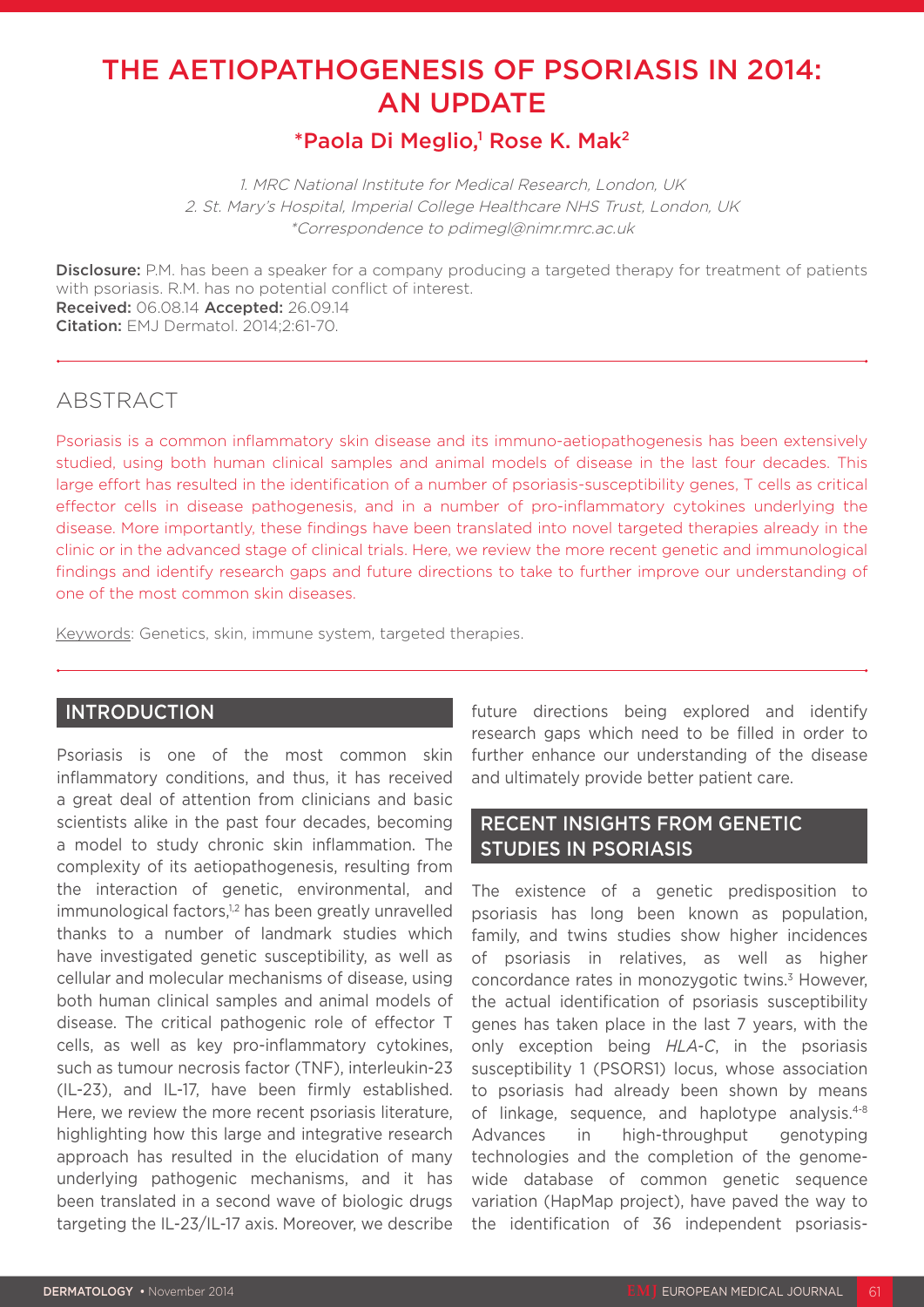associated regions within individuals of European ancestry, plus 5 more uniquely associated in the Chinese population by means of genome-wide association studies (GWAS)<sup>9-17</sup> and subsequent meta-analysis (Table 1).<sup>18,19</sup>

Although some of these regions span more than one gene, GWAS have clearly identified a number of more than plausible psoriasis-susceptibility genes, encompassing both skin-related genes (such as the LCE gene<sup>12,18</sup>) and immune-related genes, with the latter belonging to either the innate or the adaptive immunity, as well bridging the two arms of the immune system. Among immune genes, the overrepresentation of four fundamental immunological processes and pathways strongly points towards their critical contribution to disease susceptibility: antigen presentation (*HLA-C* and *ERAP-1*), nuclear factor kappa-light-chain-enhancer of activated B cells (NF-κb) signalling (e.g. *TNFAIP3*, *TNIP1*,

*TRAF3IP2*, *CARD14*), IL-23/IL-17 pathway (e.g. *IL-23*, *IL12B*, and *IL23R*), and Type 1 interferon pathway (e.g. *IL28RA* and *RNF114*).3 The *HLA-C* association has not only the greatest statistical significance observed in GWAS studies<sup>18</sup> but also accounts for about 6% of the total genetic variance, $20$  which is at least 10-fold more than that explained by any other known psoriasis susceptibility locus.<sup>18</sup> Nevertheless, despite the strong genetic evidence and the obvious immunological function of *HLA-C*, 21 functional studies addressing the precise mechanism by which the HLA-Cw\*0602 susceptibility allele predisposes to psoriasis are still needed, especially those aimed at identifying HLA-Cw\*0602 specific antigen or interacting proteins. Of interest is also *CARD14*, located in PSORS2.18,22,23 *CARD14* is an activator of NF-κB, primarily expressed in skin epidermis, thus suggesting that intrinsic defects in keratinocytes (KC) can promote psoriasis in some instances.

#### Table 1: Psoriasis susceptibility genes identified by genome-wide association studies (GWAS).

| Chr            | Gene(s)      | <b>Protein Function</b>                                       | Pathway                               | Reference                |
|----------------|--------------|---------------------------------------------------------------|---------------------------------------|--------------------------|
| 1              | LCE3B/3C/3D  | Keratinocyte structural protein                               | Skin barrier formation                | 10, 12, 14               |
| 1              | IL28RA       | IL-29 receptor subunit                                        | IFN signalling                        | 15                       |
| 1              | IL23R        | Unique subunit of IL-23 receptor<br>complex                   | IL-23/IL-17 axis                      | 9, 11, 14, 15, 18        |
| 1              | RUNX3        | Transcription factor                                          | T-bet pathway                         | 18                       |
| 1              | TNFRSF9*     | Adaptor molecules involved in T cell<br>biology               | T cell differentiation                | 18, 19                   |
| $\overline{2}$ | <b>REL</b>   | NF-KB subunit                                                 | NF-KB signalling                      | 15                       |
| $\overline{2}$ | IFHH1        | Innate antiviral receptor                                     | IFN signalling                        | 15                       |
| $\overline{2}$ | B3GNT2       | Enzyme                                                        | Carbohydrate<br>metabolism            | 18                       |
| 5              | TNIP1        | Inhibitor of TNF-induced NF-KB<br>activation                  | $NF$ - $\kappa$ B signalling          | 11, 15, 17               |
| 5              | IL12B        | Shared subunit of IL-12/IL-23                                 | IL-23/IL-17 axis                      | 9, 11, 12, 14, 18        |
| 5              | ERAP1        | Enzyme processing MHC class I<br>ligands                      | Antigen presentation                  | 15, 16                   |
| 5              | IL4/IL13     | IL-4 and IL-13 cytokines                                      | IL-4/IL-13 signalling                 | 11                       |
| 6              | TNFAIP3      | Inhibitor of TNF-induced NF-KB<br>activation                  | NF-KB signalling                      | 11, 15                   |
| 6              | TRAF3IP3     | Adaptor molecule mediating IL-17-<br>induced NF-KB activation | IL-23/IL-17 axis, NF-KB<br>signalling | 14, 15                   |
| 6              | $IRF4*$      | Transcription factor                                          | IL-17 signalling                      | 18                       |
| 6              | HLA-C        | MHC Class 1 antigen                                           | Antigen presentation                  | 9, 11, 12, 14,<br>15, 18 |
| 6              | <b>TAGAP</b> | Rho GTPase-activating protein                                 | T cell activation                     | 18                       |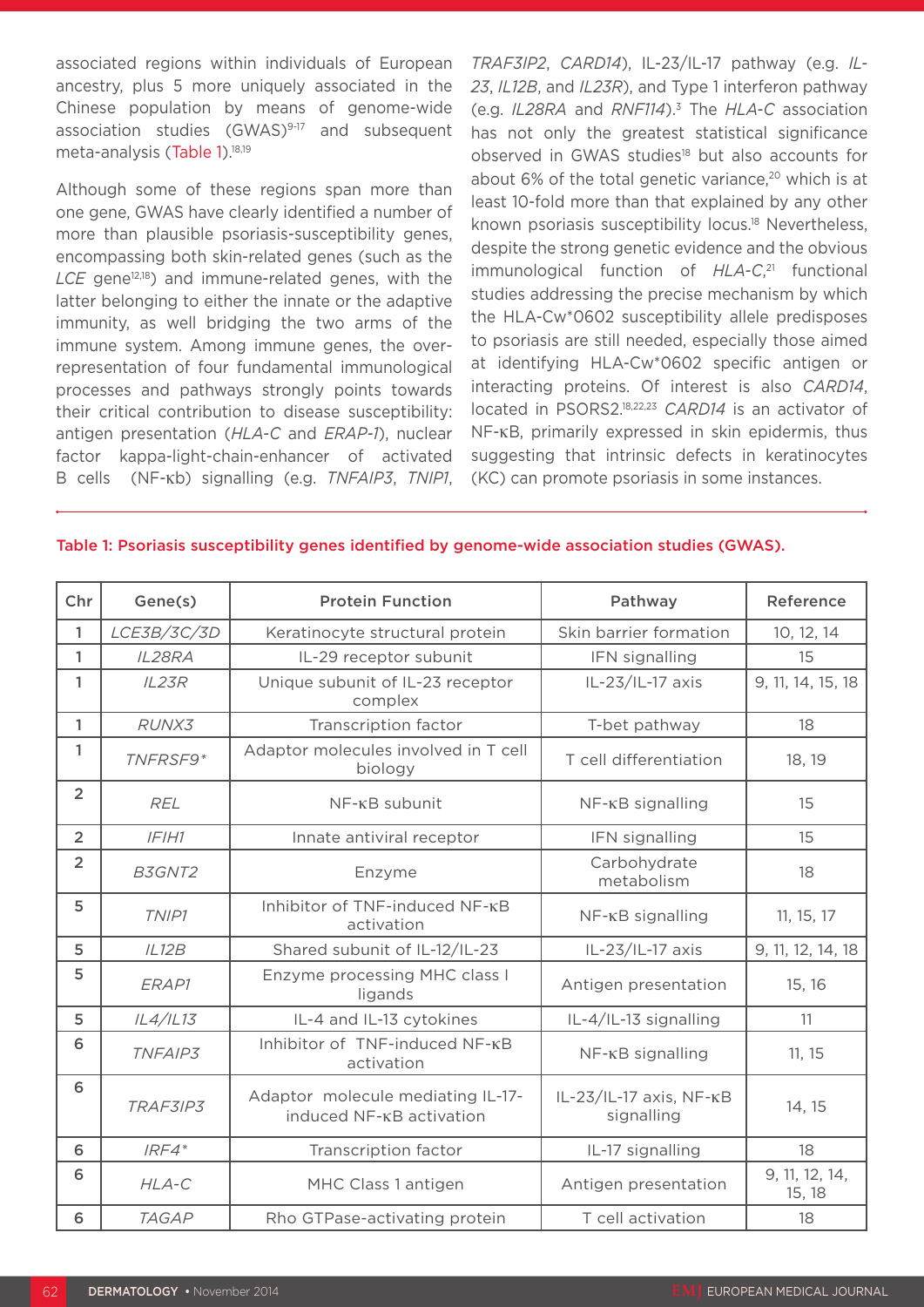#### Table 1 continued.

| Chr             | Gene(s)       | <b>Protein Function</b>                                         | Pathway                                     | Reference     |
|-----------------|---------------|-----------------------------------------------------------------|---------------------------------------------|---------------|
| $\overline{7}$  | ELMO1         | Involved in TLR-mediated IFN- $\alpha$<br>signalling            | IFN signalling                              | 18            |
| 9               | KLF4          | Transcription factor                                            | Skin barrier formation,<br>IL-17 signalling | 18            |
| 9               | DDX58         | Innate antiviral receptor                                       | IFN signalling                              | 18            |
| 10 <sup>°</sup> | ZMIZ1         | Protein inhibitor of activated<br>STAT(PIAS) family of proteins | $TGF-\beta$ signalling                      | 18, 19        |
| 11              | PRDX5         | Antioxidant enzyme                                              | Intracellular redox<br>signalling           | 18, 19        |
| 11              | ETS1          | Transcription factor                                            | Unknown                                     | 18            |
| 11              | ZC3H12C       | Zinc finger protein with putative<br>RNase function             | Unknown                                     | 18            |
| 12              | IL23A         | Unique subunit of IL-23                                         | IL-23/IL-17 axis                            | 11, 15        |
| 14              | <b>NFKBIA</b> | Inhibitor of NF-KB activation                                   | NF-KB signalling                            | 15, 16        |
| 16              | FBXL19        | Putative inhibitor of NF-KB activation                          | NF-KB signalling                            | 16            |
| 16              | SOCS1         | Suppressor of cytokine signalling                               | Type 2 IFN signalling                       | 18            |
| 17              | CARD14        | Activator of NF-KB pathway                                      | NF-KB signalling                            | 18, 22, 23    |
| 17              | NOS2          | Induced nitric oxide synthase                                   | Inflammation                                | 16            |
| 17              | STAT3*        | Transcription factor                                            | IL-23/IL-17 axis                            | 18            |
| 18              | $MBD2*$       | Transcriptional repressor                                       | Unknown                                     | 18            |
| 19              | CARM1*        | Transcriptional co-activator of NF-KB                           | NF-KB signalling                            | 18            |
| 19              | TYK2          | Tyrosine kinase associated with<br>cytokine receptors           | IL-23/IL-17 axis, IFN<br>signalling         | 15            |
| 20              | <b>RNF114</b> | E3 ubiquitin ligase                                             | IFN signalling                              | 9, 11, 15, 16 |
| 22              | $UBE2L3*$     | Ubiquitin conjugating enzyme                                    | NF-KB signalling                            | 18, 19        |

\* Indicates more than one gene present in the associated locus; the one listed is the more plausible/ interesting from a biological point of view.

### IL: interleukin; IFN: interferon; NF-κB: nuclear factor kappa-light-chain-enhancer of activated B cells; TNF: tumour necrosis factor; MHC: major histocompatibility complex; TLR: toll-like receptor; STAT: signal transducer and activator of transcription; PIAS: protein inhibitor of activated STAT; TGF-β: transforming growth factor beta.

The signals identified in the European population collectively account for approximately 20% of estimated psoriasis heritability, and the gene variants identified have only modest-effect size (OR between 1.09 and 1.88, with HLA standing out with OR 4.3218), thus, calling for more genetic studies to explain this so called 'missing heritability'.<sup>24</sup> Whether we are dealing with yet unidentified rare variants with large effect, or rather with the coexistence of many common variants of weak effect, is currently under investigation. Interestingly, two recent re-sequencing studies have shown that rare variants at known immune-related loci have a

negligible role in psoriasis genetic susceptibility.25,26 Thus, the estimated missing heritability might lie in those common variants with suggestive associations just below the standard genome-wide significance threshold of p<5x10<sup>-8</sup>, which would possibly require carefully stratified patient cohorts, taking into account disease heterogeneity (e.g. small plaque versus large plaque) to be found convincingly associated. Another possibility is that the actual missing heritability has been overestimated, owing to the existence of gene-gene and gene-environment interactions,<sup>27</sup> which should also be investigated.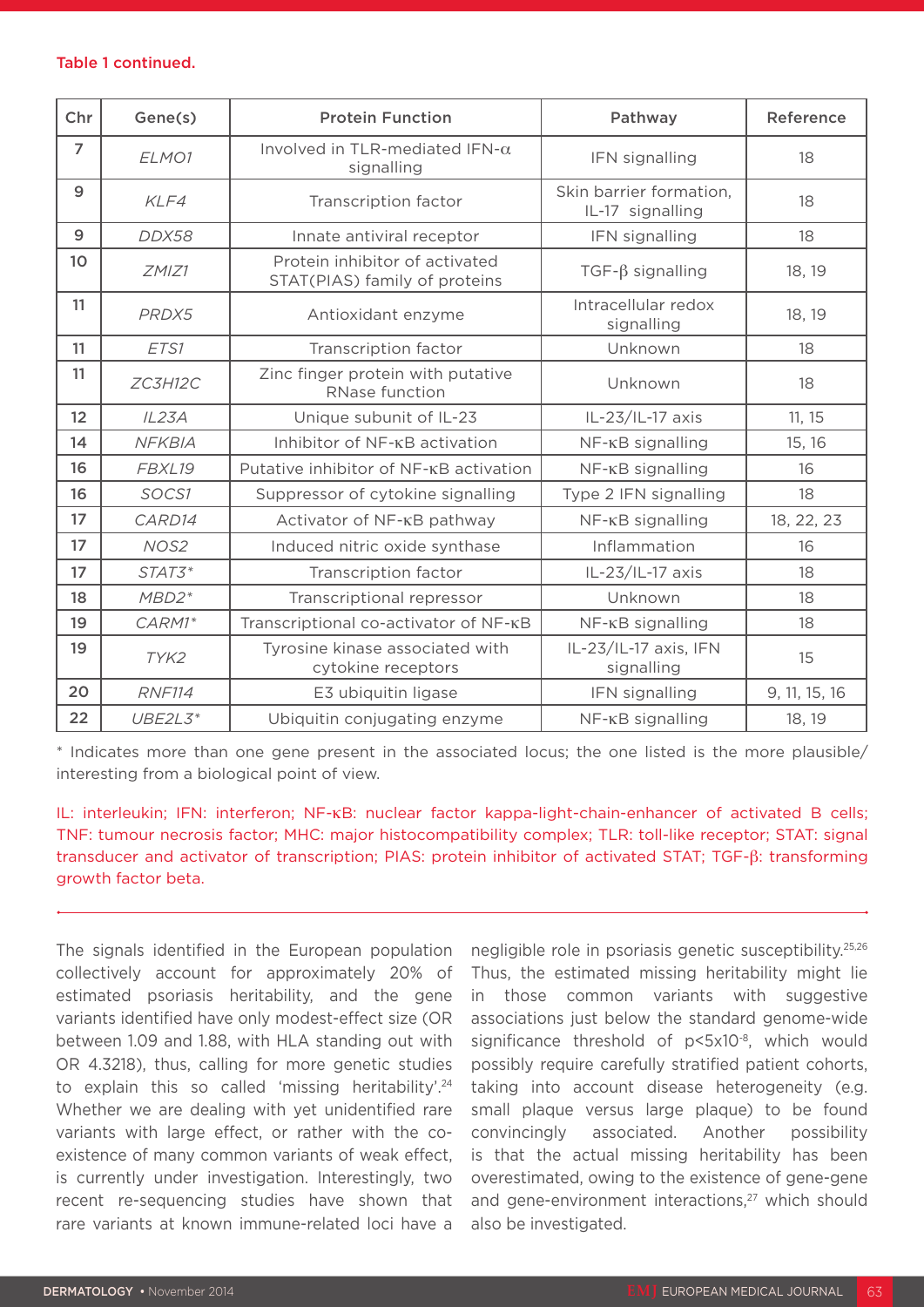Lastly, GWAS have mainly identified susceptibility genes, not causative alleles, and only in very few cases the genetic associations have been followed on by functional studies addressing the biological consequences of carrying the associated risk allele. One study has linked the genetic association between *IL23R* and psoriasis with reduced IL-17 responses in carriers of the protective Arg381Gln *IL23R* allele.28,29 Although challenging, the functional investigation of GWAS-identified genetic determinants is urgently needed to better exploit them in a clinical setting, e.g. to develop novel targeted therapies or in pharmacogenetic studies, assessing their role as biomarkers with responseto-treatment predictive roles.<sup>30</sup>

# RECENT INSIGHTS FROM HUMAN STUDIES

The almost unique accessibility of skin for tissue biopsy and the fact that psoriasis is a common disease have allowed the study of the cellular and molecular determinants of psoriasis in greater detail. Moreover, recently developed technologies have allowed deeper analysis of biological samples available in limited quantity, in a high throughput manner, permitting almost simultaneous genomics, proteomics, and transcriptomics analysis. The psoriasis field has embraced and made use of these novel technologies with enthusiasm and a number of studies have contributed to define and refine the so called 'psoriasis transcriptome', or the list of genes, mainly of epithelial origin, differentially expressed in lesional versus non-lesional skin via array-based analysis $31-33$  and RNA-sequencing.  $34,35$ Moreover, by performing increasingly deeper immunophenotyping of clinical material, the cellular signature of psoriasis blood and skin has been unveiled, identifying critical players.36-38

One of the most debated questions in the psoriasis field has historically been whether psoriasis is primarily an epithelial or immune-mediated disease, with researchers torn between the prominent changes in the skin and the increasingly recognised importance of immune-mediated mechanisms, especially highlighted by the success of the first wave of biologic drugs targeting T cells (alefacept, a LFA-3/immunoglobulin [Ig]G1 fusion protein targeting CD2+ T cells and efalizumab, a humanised antibody binding CD11a, withdrawn in 2009) and cytokines (anti-TNF agents: etanercept, a human p75 TNF receptor fusion protein; infliximab, a humanised chimeric anti-TNF monoclonal antibody;

and adalimumab, a fully human monoclonal antibody).39,40 In the last five decades, the pendulum has shifted back and forth from KC to immune cells many times,<sup>41</sup> according to the latest discovery pointing towards one or the other side. Currently, this debate seems to be much more sedated, as the current view of psoriasis pathogenesis implies that a pathogenic cross-talk between epithelial and immune cells sustain the aberrant immune and epidermal response seen in psoriasis.42,43

KC, equipped with innate immune receptors and actively taking part in inflammatory skin responses by producing cytokines and chemokines, can nowadays be considered as non-haematopoietic immune cells, having gained the status of skin sentinel cells.<sup>44,45</sup> T cells, especially those permanently residing in the skin, known as tissue resident T memory  $(T_{rm}$ ) cells,<sup>46</sup> have a leading role as chief driver of the effector responses underlying the disease, as emphasised by the efficacy of anti-T cell therapeutic strategies. On the other hand, dendritic cells, of both plasmacytoid and myeloid lineage, fulfil other important tasks, such as production of activating cytokines, e.g  $IFN<sub>α</sub><sup>47</sup>$ and IL-23,<sup>48,49</sup> as well as antigen presentation, for instance of self RNA/DNA complexed with LL-37 fragments<sup>50,51</sup> and of possibly other antigens of yet unknown origin. Overall, the critical interplay between these three main cell types is primarily driven by the key pro-inflammatory molecules, TNF, IL-23, and IL-17, whose direct therapeutic targeting has proven to be clinically effective, with other mediators, such as IFN-α, IFN-γ, and IL-22 also contributing to the initiation, amplification, and maintenance of the disease (Figure 1).<sup>2</sup>

One the biggest paradigm shifts in psoriasis research has been from T helper (Th)1 to Th17 disease. The initial definition of psoriasis as Th1 and IFN-γ-driven disease, based on a strong Type 2 IFN transcriptomic signature and the high frequency of Th1 in both psoriasis plaques and peripheral blood,52-54 has been challenged by the discovery of IL-23 and Th17 cells and a wealth of data indicating a key role for the IL-23/IL-17 axis in psoriasis.<sup>55</sup> Increased levels of IL-23p19, IL-12p40,48 and IL-23R<sup>56,57</sup> are present in psoriatic skin. Th17 cells, abundantly infiltrating psoriatic skin dermis.<sup>37</sup> are increased in the blood of psoriasis patients $36$  and, together with IL-17+ CD8 T cells, $58$  are an important source of IL-17A, IL-17F, and IL-22. IL-17A/IFN-γ or IL-17/IL-22 double-producing cells have also been described in psoriasis patients.<sup>36,37,59,60</sup> Moreover,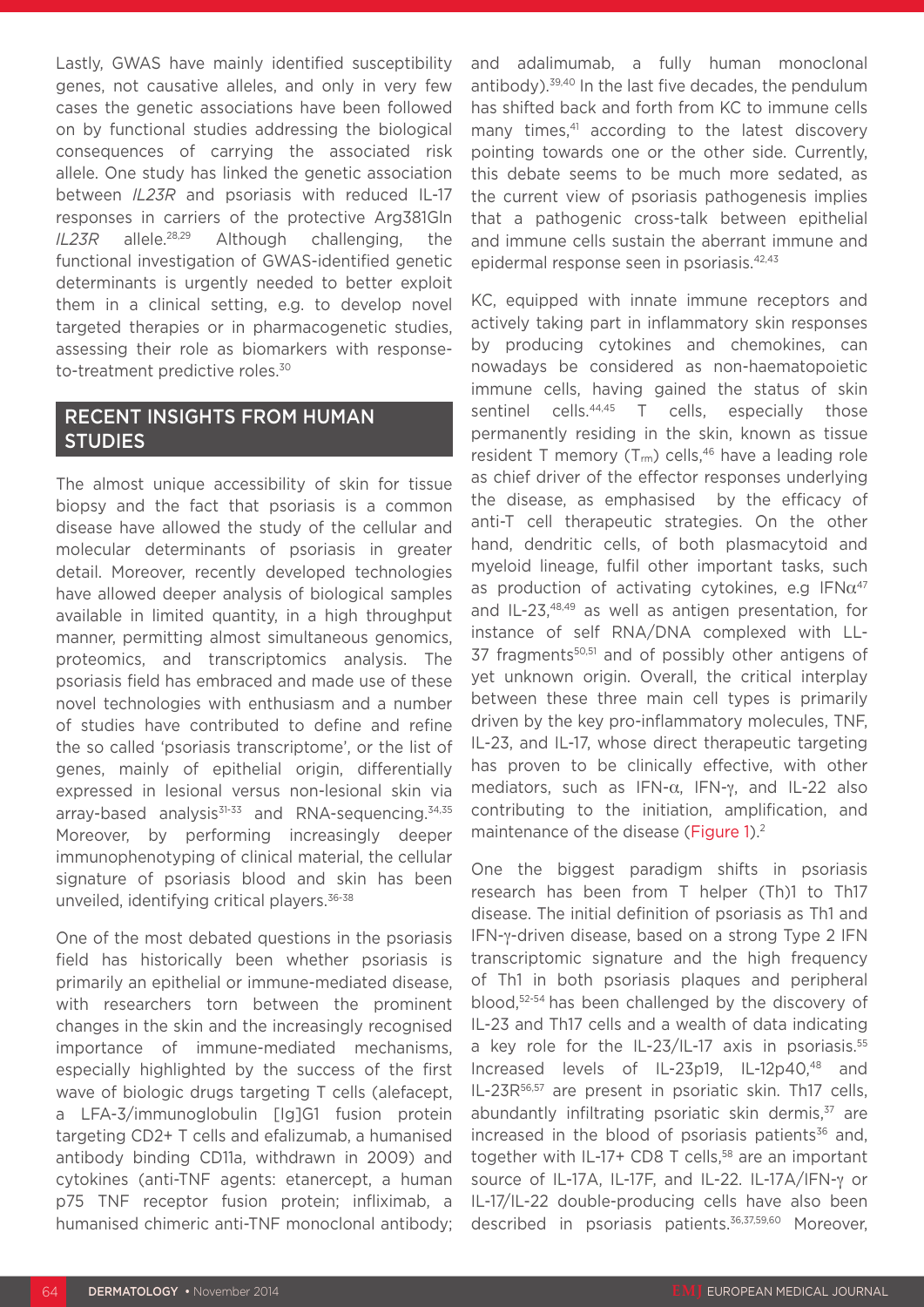more innate-like cells, such as γδ-T cells<sup>61,62</sup> and innate lymphoid cells (ILC),<sup>38,63,64</sup> have been recently identified as another source of IL-17 and IL-22 in psoriasis patients. In particular, the Vγ9Vδ2 T cell subset is increased in the skin and simultaneously decreased in the peripheral blood of psoriasis patients,<sup>62</sup> while NCR+ group 3 ILC are increased in both blood and non-lesional psoriatic skin, as compared to the tissues of heathy controls.38,63,64 Interestingly, both these small subsets of skininfiltrating T cells appear to have clinical relevance as the number of Vγ9Vδ2 T cells in the circulations correlates negatively with disease severity and positively with successful antipsoriatic therapy,62 while that of circulatory NCR+ ILC3 decreased upon successful treatment.<sup>38</sup>

Finally, mast cells and neutrophils might represent other innate sources of IL-17,<sup>65</sup> although more

definitive evidences are awaited, and also IL-9 producing cells<sup>66</sup> have been identified in lesional skin but more mechanistic studies are needed to understand their contributions to the disease. IL-17 is central in the pathogenic loop linking T cells and  $KC$ ,  $67$  as both IL-17A and IL-17F family members activate KC to produce neutrophil and T cell-recruiting chemokines and antimicrobial peptide.56 Another IL-17 family member, IL-17C, also induces an autocrine pro inflammatory loop in KC,<sup>68,69</sup> while IL-22 mediates most of the epidermal hyperplasia by impairing KC differentiation.70,71

The IL-23/IL-17 axis represents one of the rare instances in which observation in clinical samples have rapidly progressed to preclinical studies and resulted in clinical interventions in <10 years from the discovery of IL-23 and Th17 cells.<sup>72</sup>



#### Figure 1: Psoriasis immunopathogenesis.

A pathogenic cross-talk between innate and adaptive immune cells, sustained by pro-inflammatory mediators, underlie the dysregulated immune response observed in psoriasis. The three main cellular players and their products are depicted in this diagram. Keratinocytes (KC) produce key cytokines (tumour necrosis factor [TNF], interleukin [IL]-1β, and IL-6), as well as the antimicrobial peptide LL37 binding self-RNA activating myeloid dendritic cells (DC) in the dermis. Activated DC present not yet identified antigens and secrete mediators such as TNF, IL-23, IL-1β, and IL-6, leading to the differentiation and activation of IL-17-producing T cells (T, here representing both  $\alpha\beta$  and γδ T cell receptor T cells). T cells, in turn, secrete cytokines (IL-17A, IL-17F, IL-22, interferon [IFN]-γ) that activate the KC aberrant differentiation programme and induce the production of further pro-inflammatory mediators, especially chemokines (C-X-C motif ligand 1 [CXCL1], CXCL8) recruiting neutrophils (not shown) or other immune cells (CXCL9, CXCL10, chemokine C-C motif ligand 20 [CCL20]), as well as other antimicrobial peptides (not shown). Critical proinflammatory molecules, effectively targeted by biologic drugs are shown in red. Biologic drugs approved in the treatment of psoriasis and their molecular targets are shown in blue. *Modified from Di Meglio et al.2*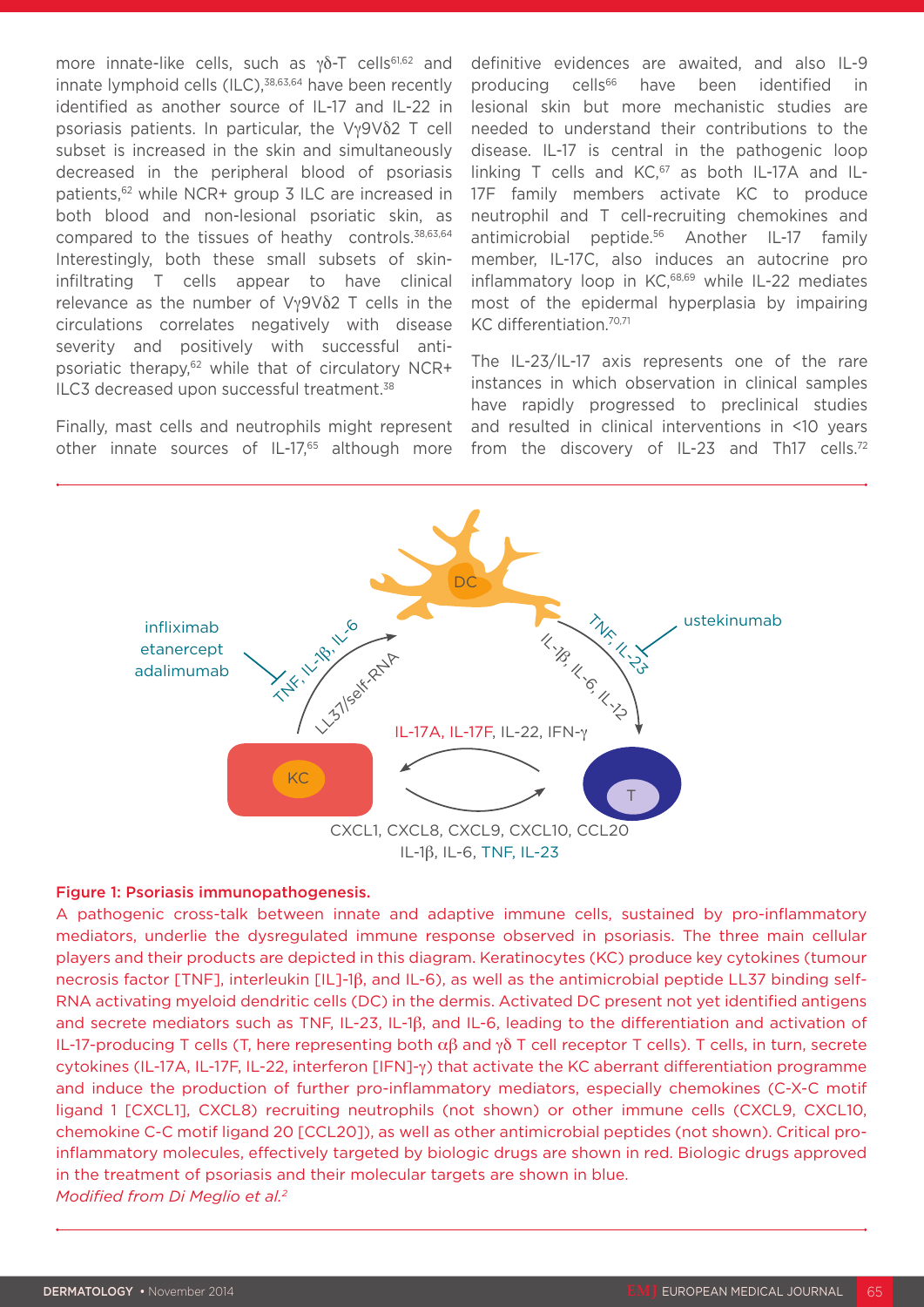Ustekinumab, a monoclonal antibody directed against the common IL-12/23p40 subunit, was approved in 2009 and is highly effective in psoriasis;73 moreover, investigational antibodies targeting IL-23p19, IL-17A, and IL-17R, are showing very high efficacy with good safety profiles in ongoing advanced clinical trials,<sup>74</sup> and will soon offer a further therapeutic choice to treat moderateto-severe psoriasis.

# RECENT INSIGHTS FROM ANIMAL MODELS OF PSORIASIFORM INFLAMMATION

Different methodological approaches to model psoriasis have been developed: skin xenotransplants, genetic manipulation to overexpress critical genes in the epidermis, and pharmacological treatments. Most probably, the best experimental approach to model psoriasis is using xenotransplants, in which human skin is transplanted onto immunocompromised murine hosts, with or without concomitant infusion of donor immune cells. These models closely resemble psoriasis, with the notable exception of the systemic disease manifestation (e.g. psoriasis arthritis). However, they are unfortunately both technically and logistically challenging, and their use is severely limited by the scarce availability of human clinical material. Nevertheless, xenotransplant models have been instrumental for the definition of psoriasis as a T cell-dependent disease, $75-77$  and have been used in preclinical studies of novel therapeutic compounds.57,77 In particular, the AGR129 xenotransplantation model, where human nonlesional psoriatic skin is transplanted onto AGR129 mice lacking T/B cells and having severely impaired NK activity, has provided one of the very first evidences of the existence of resident memory T (T<sub>rm</sub>) cells as fully-fledged psoriatic lesions occur in the absence of T cell recruitment from blood<sup>77</sup> and depend on the ability of locally activated skin  $T_{rm}$  cells, present in the initial graft, to migrate into the epidermis.<sup>78</sup>

The extent to which different mouse models can fully recapitulate the development and features of psoriasis is a recurrent discussion point; how faithful can a mouse model of disease be, when not only does psoriasis uniquely occur in humans, but also mouse and human skin have marked structural and cellular differences?79,80 Both the genetic background and the environmental challenges for mice and humans are quite different, yet still

very relevant for disease initiation. In particular, the ontogeny of the inflammatory skin response is unavoidably very different, being provoked by genetic or pharmacological manipulation, with the latter often resulting in short lasting inflammation in the mouse, whereas it is multifactorial and chronic in patients. Thus, it is not surprising that there are discrepancies between the human disease and its experimental models.

Five of the most commonly used mouse models (K5- Tie2, imiquimod, K14-AREG, K5-Stat3C, and K5-TGFbeta1), displaying most of the crucial clinical traits of the disease, have been recently compared at gene expression level to compare their molecular signature to that of psoriasis.<sup>81</sup> Interestingly, the cutaneous gene expression profile of each mouse phenotype exhibited a statistically significant similarity to the expression profile of human psoriasis. However, each model displayed distinctive sets of similarities and differences in comparison to human psoriasis that are worth keeping in mind when choosing which model to use, e.g. using the imiquimod model to study neutrophils.<sup>81</sup>

Nevertheless, lesions from a number of animal models developed over the years have contributed valuable insights to dissect disease pathogenic mechanisms. For instance, mouse models specifically targeting critical transcription factors regulating inflammation, such as signal transducer and activator of transcription 3, NF-κB, and activator protein-1 in KC have lent further support to the importance of the epithelial compartment in disease initiation and highlighted the importance of skin-derived cytokines.45 More recently, CD8 T cells have been found to play a critical role in initiating skin inflammation and KC proliferation via cytokine production in a transgenic mouse model of psoriasiform inflammation over-expressing RAS in KC.82 The initial clinical observation of a case of psoriasis exacerbated by topical treatment with imiquimod<sup>83</sup> has been translated into the imiquimod-induced psoriasiform skin inflammation mouse model,<sup>84</sup> which has quickly become one of the most widely used experimental models to study psoriasis, as it is easy, quick, robust, inexpensive, and works on multiple murine strain backgrounds.<sup>85</sup> Imiquimod is a ligand for toll-like receptor (TLR)7 in mice and TLR7/TLR8 in humans, and also interferes with adenosine receptor signalling.<sup>86</sup> In addition, isostearic acid, presented as a vehicle in the commercially available cream containing imiquimod  $(Aldara<sup>TM</sup>)$ , has been shown to be biologically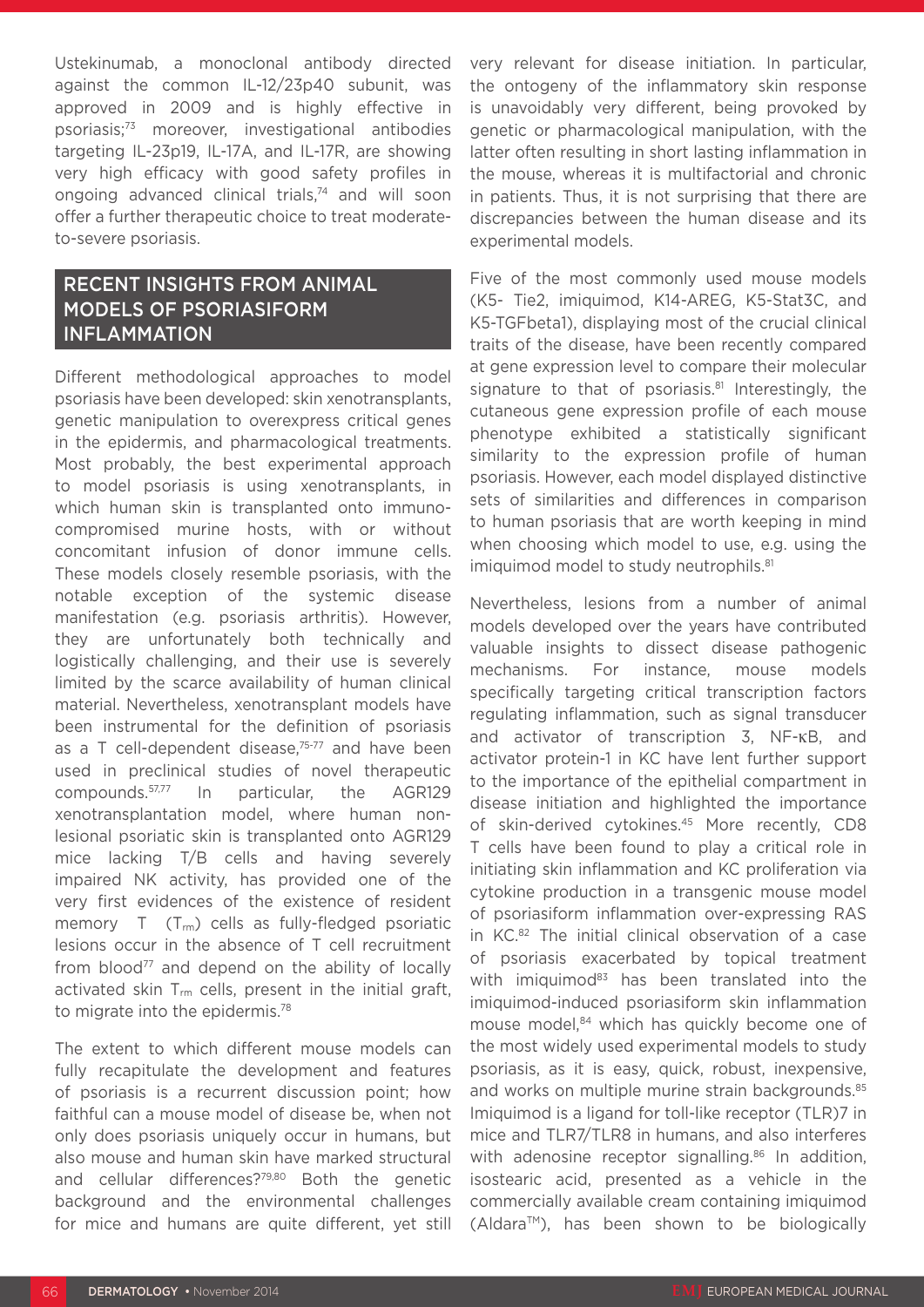active and to activate the inflammasome.<sup>87</sup> Studies using the imiquimod-model have, in many cases, confirmed observations made in the clinical samples, highlighting the importance of the IL-23/ IL-17/IL-22 pathway,69,84,88 of the IL-1 family member IL-36,89 and that of γδ-T cells and ILC as a key source of IL-17 and IL-22 in psoriasiform skin inflammation,62,88 in keeping with their prominent presence in mouse skin as compared to αβ-T cell during homeostasis. By using the imiquimod model, one of the authors of this review has recently uncovered a protective role in psoriasis for the ligand-activated transcription factor aryl hydrocarbon receptor (AhR),<sup>90</sup> an environmental sensor which responds to a wide range of stimuli (including environmental pollutants and tryptophan metabolites of dietary or light-exposure origin) by inducing detoxifying enzymes. Mice lacking AhR display markedly exacerbated skin inflammation following imiquimod application.<sup>90</sup> In particular, AhR was found to exert its effect in KC as in its absence they become over-reactive to proinflammatory stimuli and release a greater amount of cytokines and chemokines, thus instigating an excessive inflammatory reaction. Importantly, the analysis of human psoriasis skin biopsies treated *ex vivo* with AhR ligands confirmed the protective effect of AhR signalling, validating the findings obtained in the mouse model.<sup>90</sup>

### FUTURE DIRECTIONS

Despite tremendous advances in our understanding of psoriasis aetiopathogenesis, a number of unresolved questions remain, again requiring a concerted effort between clinicians, geneticists, immunologists, molecular biologists, and bioinformaticians.

First, only the most common form of psoriasis, that is plaque-type, has been thoroughly investigated so far, due to the other forms being relatively infrequent as compared to plaque-type, and their peculiar epidemiological and clinical features (e.g. high prevalence in children and young adults for the guttate form or the extremely severe systemic manifestation for generalised pustular psoriasis [GPP] and erythrodermic psoriasis). Some progress has been recently made with GPP, which has been shown to be inherited as autosomal recessive due

to mutations in the *IL36RN* gene encoding the anti-inflammatory IL-36-receptor antagonist, IL-36Ra,91,92 at least in a number of patients,93 but more studies are needed to better understand the genetic, cellular, and molecular background, not only of GPP but also of other less common forms of psoriasis. Psoriatic arthritis, a seronegative, chronic inflammatory musculoskeletal disorder that follows psoriasis in up to 30% of psoriasis patients,  $94$ also requires more studies. Relative to plaquetype psoriasis, geneticists still have the mammoth task of identifying the complete map of psoriasis susceptibility genes and especially, together with immunologists and molecular biologists, the even more challenging task of functionally validating the associations found with the ultimate aim to find causative alleles that can be used for novel drug development, as well as patient stratification for personalised medicine approaches. Moreover, the study of environmental factors leading to disease has to progress from epidemiological analysis to a mechanistic investigation, which also takes into account both genetic and immunological factors.

Finally, as technologies advance, so does the level of resolution of the cellular and molecular analysis of psoriasis specimens. Cell populations recently identified to be differentially present in psoriasis require careful mechanistic investigations to verify whether they can be useful to unlock novel possible therapeutic avenues. On the other hand, the simultaneous analysis of several tissue types from vast cohorts of well-stratified patients is in the pipeline, thanks to a number of large consortiums being currently active, looking for instance at the psoriasis microbiome (MAARS study - Microbes in Allergy and Autoimmunity Related to the Skin)<sup>95</sup> or at identifying biomarkers predicting therapy response (BSTOP study - Biomarkers of Systemic Treatment Outcomes in Psoriasis)<sup>96</sup> and developing an algorithm to guide psoriasis management (PSORT - Psoriasis Stratification to Optimise Relevant Therapy).<sup>97</sup> These efforts will soon generate a conspicuous amount of data which need bioinformaticians with a good understanding of the disease mechanisms to assemble and, at the same time, deconvolute these large datasets in order to mine crucial information that can be used to inform basic and clinical research, and ultimately, clinical practice.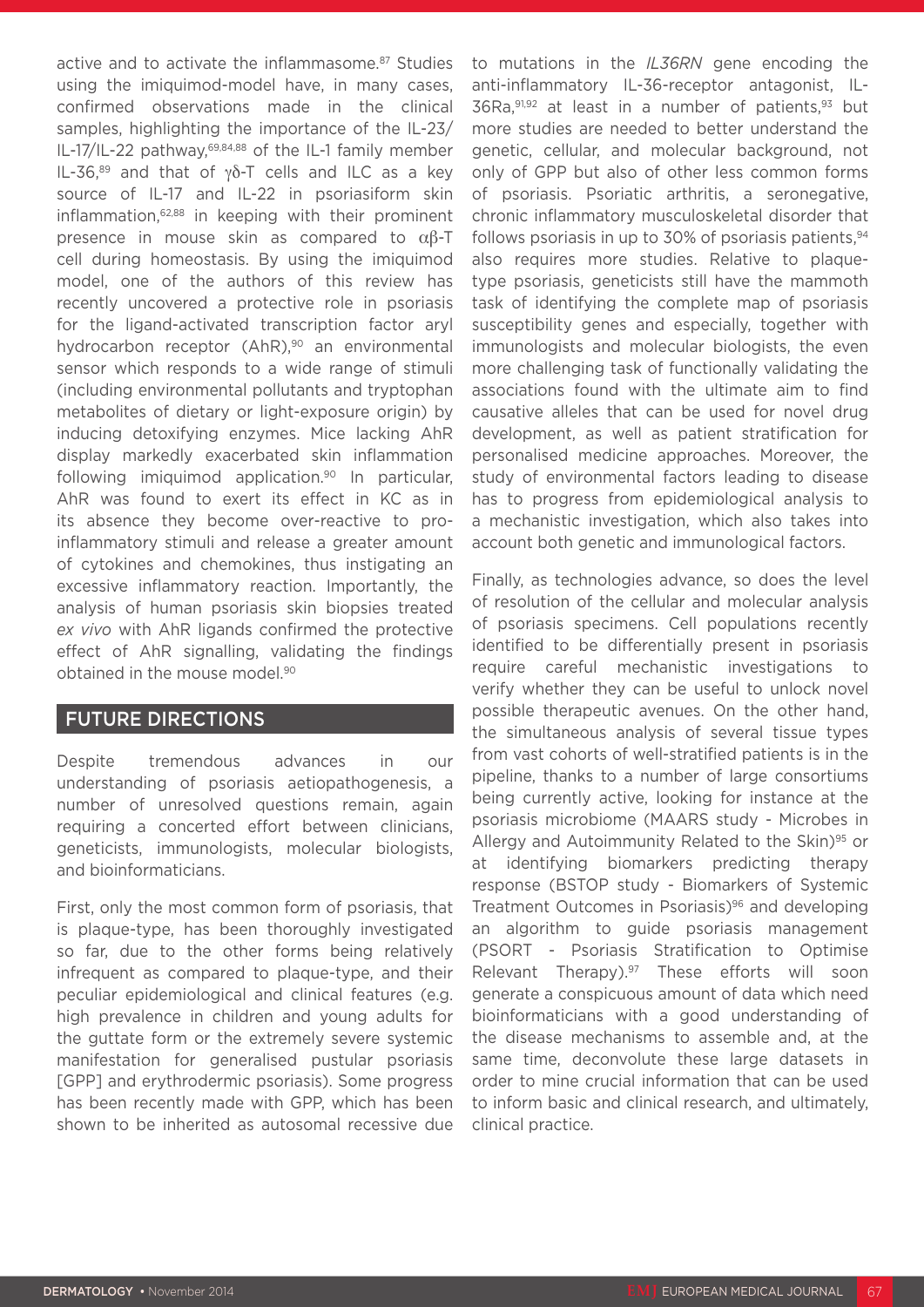#### Acknowledgements

We apologise to all the authors whose work could not be discussed and cited due to space limitations. We acknowledge the courage, trust, and generosity of psoriasis patients and healthy volunteers for donating clinical specimens to make psoriasis research possible.

### **REFERENCES**

1. Lowes MA et al. Immunology of psoriasis. Annu Rev Immunol. 2014;32:227-55.

2. Di Meglio P at al. Psoriasis. Cold Spring Harb Perspect Med. 2014;4(8):a015354.

3. Capon F et al. Psoriasis and other complex trait dermatoses: from loci to functional pathways. J Invest Dermatol. 2012;132(3 Pt 2):915-22.

4. Nair RP et al. Evidence for two psoriasis susceptibility loci (HLA and 17q) and two novel candidate regions (16q and 20p) by genome-wide scan. Hum Mol Genet. 1997;6:1349-56.

5. Nair RP et al. Sequence and haplotype analysis supports HLA-C as the psoriasis susceptibility 1 gene. Am J Hum Genet. 2006;78:827-51.

6. Nair RP et al. Localization of psoriasissusceptibility locus PSORS1 to a 60-kb interval telomeric to HLA-C. Am J Hum Genet. 2000;66:1833-44.

7. Veal CD et al. Family-based analysis using a dense single-nucleotide polymorphism-based map defines genetic variation at PSORS1, the major psoriasis-susceptibility locus. Am J Hum Genet. 2002;71:554-64.

8. Trembath RC et al. Identification of a major susceptibility locus on chromosome 6p and evidence for further disease loci revealed by a two stage genome-wide search in psoriasis. Hum Mol Genet. 1997;6:813-20.

9. Capon F et al. Identification of ZNF313/ RNF114 as a novel psoriasis susceptibility gene. Hum Mol Genet. 2008;17:1938-45.

10. de Cid R et al. Deletion of the late cornified envelope LCE3B and LCE3C genes as a susceptibility factor for psoriasis. Nat Genet. 2009;41:211-5.

11. Nair RP et al. Genome-wide scan reveals association of psoriasis with IL-23 and NF-kappaB pathways. Nat Genet. 2009;41:199-204.

12. Zhang XJ et al. Psoriasis genome-wide association study identifies susceptibility variants within LCE gene cluster at 1q21. Nat Genet. 2009;41:205-10.

13. Hüffmeier U et al. Common variants at TRAF3IP2 are associated with susceptibility to psoriatic arthritis and psoriasis. Nat Genet. 2010;42:996-9.

14. Ellinghaus E et al. Genome-wide association study identifies a psoriasis susceptibility locus at TRAF3IP2. Nat Genet. 2010;42:991-5.

15. Strange A et al. A genome-wide association study identifies new psoriasis susceptibility loci and an interaction between HLA-C and ERAP1. Nat Genet. 2010;42:985-90.

16. Stuart PE et al. Genome-wide association analysis identifies three psoriasis susceptibility loci. Nat Genet. 2010;42:1000-4.

17. Sun LD et al. Association analyses identify six new psoriasis susceptibility loci in the Chinese population. Nat Genet. 2010;42:1005-9.

18. Tsoi LC et al. Identification of 15 new psoriasis susceptibility loci highlights the role of innate immunity. Nat Genet. 2012;44:1341-8.

19. Ellinghaus E et al. Genome-wide metaanalysis of psoriatic arthritis identifies susceptibility locus at REL. J Invest Dermatol. 2012;132:1133-40.

20. Chen H et al. A genetic risk score combining ten psoriasis risk loci improves disease prediction. PloS One. 2011;6:e19454.

21. Mak RK et al. Progress in understanding the immunopathogenesis of psoriasis. Actas Dermosifiliogr. 2009;100 Suppl 2: 2-13.

22. Jordan CT et al. Rare and common variants in CARD14, encoding an epidermal regulator of NF-kappaB, in psoriasis. Am J Hum Genet. 2012;90: 796-808.

23. Jordan CT et al. PSORS2 is due to mutations in CARD14. Am J Hum Genet. 2012;90:784-95.

24. Manolio TA et al. Finding the missing heritability of complex diseases. Nature. 2009;461:747-53.

25. Hunt KA et al. Negligible impact of rare autoimmune-locus coding-region variants on missing heritability. Nature. 2013;498:232-5.

26. Tang H et al. A large-scale screen for coding variants predisposing to psoriasis. Nat Genet. 2014;46:45-50.

27. Zuk O et al. The mystery of missing heritability: genetic interactions create phantom heritability. Proc Natl Acad Sci U S A. 2012;109:1193-8.

28. Di Meglio P et al. The IL23R R381Q gene variant protects against immunemediated diseases by impairing IL-23-induced Th17 effector response in humans. PLoS One. 2011;6:e17160.

29. Di Meglio P et al. The IL23R A/Gln381 allele promotes IL-23 unresponsiveness in human memory T-helper 17 cells and impairs Th17 responses in psoriasis patients. J Invest Dermatol. 2013;133: 2381-9.

30. Villanova F et al. Biomarkers in psoriasis and psoriatic arthritis. Ann Rheum Dis. 2013;72 Suppl 2: ii104-10.

31. Tian S et al. Meta-analysis derived (MAD) transcriptome of psoriasis defines the "core" pathogenesis of disease. PLoS One. 2012;7:e44274.

32. Suarez-Farinas M et al. Evaluation of the psoriasis transcriptome across different studies by gene set enrichment analysis (GSEA). PLoS One. 2010;5:e10247.

33. Swindell WR et al. Dissecting the psoriasis transcriptome: inflammatoryand cytokine-driven gene expression in lesions from 163 patients. BMC Genomics. 2013;14:527.

34. Jabbari A et al. Transcriptional profiling of psoriasis using RNAseq reveals previously unidentified differentially expressed genes. J Invest Dermatol. 2012;132:246-9.

35. Li B et al. Transcriptome analysis of psoriasis in a large case-control sample: RNA-seq provides insights into disease mechanisms. J Invest Dermatol. 2014;134:1828-38.

36. Kagami S et al. Circulating Th17, Th22, and Th1 cells are increased in psoriasis. J Invest Dermatol. 2010;130:1373-83.

37. Lowes MA et al. Psoriasis vulgaris lesions contain discrete populations of Th1 and Th17 T cells. J Invest Dermatol. 2008;128:1207-11.

38. Villanova F et al. Characterization of innate lymphoid cells in human skin and blood demonstrates increase of NKp44+ ILC3 in psoriasis. J Invest Dermatol. 2014;134:984-91.

39. Nickoloff BJ, Nestle FO. Recent insights into the immunopathogenesis of psoriasis provide new therapeutic opportunities. J Clin Invest. 2004;113:1664-75.

40. Perera GK et al. Psoriasis. Annu Rev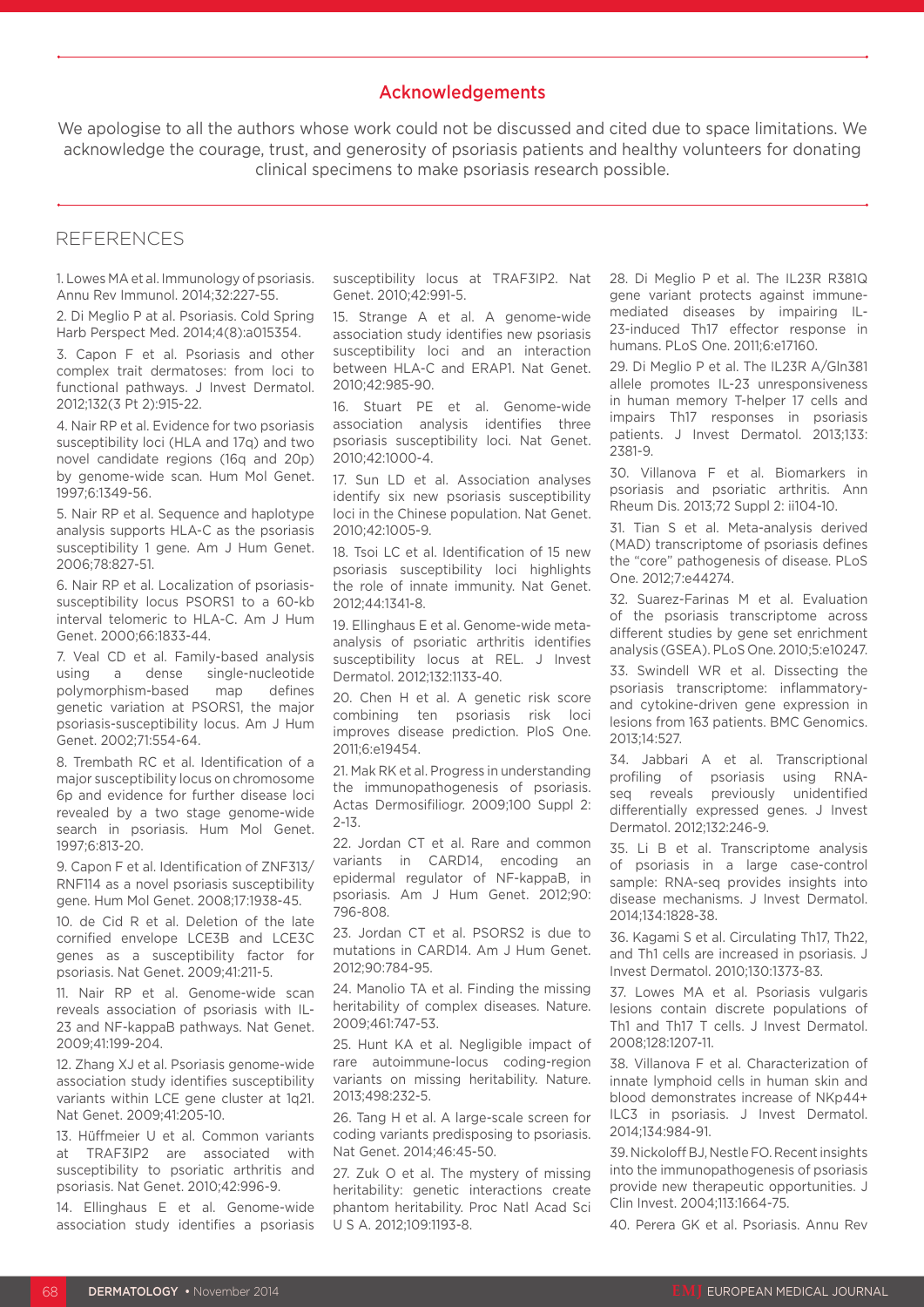#### Pathol. 2012;7:385-422.

41. Nickoloff BJ. Cracking the cytokine code in psoriasis. Nat Med. 2007;13:242-4.

42. Di Meglio P et al. The multitasking organ: recent insights into skin immune function. Immunity. 2011;35:857-69.

43. Lowes MA et al. The IL-23/T17 pathogenic axis in psoriasis is amplified by keratinocyte responses. Trends Immunol. 2013;34:174-81.

44. Nestle FO et al. Skin immune sentinels in health and disease. Nat Rev Immunol. 2009;9:679-91.

45. Pasparakis M et al. Mechanisms regulating skin immunity and inflammation. Nat Rev Immunol. 2014;14:289-301.

46. Clark RA. Skin-resident T cells: the ups and downs of on site immunity. J Invest Dermatol. 2010;130:362-70.

47. Nestle FO et al. Plasmacytoid predendritic cells initiate psoriasis through interferon-alpha production. J Exp Med. 2005;202:135-43.

48. Lee E et al. Increased expression of interleukin 23 p19 and p40 in lesional skin of patients with psoriasis vulgaris. J Exp Med. 2004;199:125-30.

49. Zaba LC et al. Psoriasis is characterized by accumulation of immunostimulatory and Th1/Th17 cell-polarizing myeloid dendritic cells. J Invest Dermatol. 2009;129:79-88.

50. Lande R et al. Plasmacytoid dendritic cells sense self-DNA coupled with antimicrobial peptide. Nature. 2007;449:564-9.

51. Ganguly D et al. Self-RNA-antimicrobial peptide complexes activate human dendritic cells through TLR7 and TLR8. J Exp Med. 2009;206:1983-94.

52. Schlaak JF et al. T cells involved in psoriasis vulgaris belong to the Th1 subset. J Invest Dermatol. 1994;102:145-9.

53. Austin LM et al. The majority of epidermal T cells in psoriasis vulgaris lesions can produce type 1 cytokines, interferon-gamma, interleukin-2, and tumor necrosis factor-alpha, defining TC1 (cytotoxic T lymphocyte) and TH1 effector populations: a type 1 differentiation bias is also measured in circulating blood T cells in psoriatic patients. J Invest Dermatol. 1999;113:752-9.

54. Friedrich M et al. Flow cytometric characterization of lesional T cells in psoriasis: intracellular cytokine and surface antigen expression indicates an activated, memory/effector type 1 immunophenotype. Arch Dermatol Res. 2000;292:519-21.

55. Di Cesare AP et al. The IL-23/Th17 axis in the immunopathogenesis of psoriasis. J Invest Dermatol. 2009;129:1339-50.

56. Wilson NJ et al. Development, cytokine profile and function of human interleukin

17-producing helper T cells. Nat Immunol. 2007;8:950-7.

57. Tonel G et al. Cutting edge: a critical functional role for IL-23 in psoriasis. J Immunol. 2010;185:5688-91.

58. Ortega C et al. IL-17-producing CD8+ T lymphocytes from psoriasis skin plaques are cytotoxic effector cells that secrete Th17-related cytokines. J Leukoc Biol. 2009;86:435-43.

59. Eyerich S et al. Th22 cells represent a distinct human T cell subset involved in epidermal immunity and remodeling. J Clin Invest. 2009;119:3573-85.

60. Kryczek I et al. Induction of IL-17+ T cell trafficking and development by IFNgamma: mechanism and pathological relevance in psoriasis. J Immunol. 2008;181:4733-41.

61. Cai Y et al. Pivotal role of dermal IL-17 producing γδ T cells in skin inflammation. Immunity. 2011;35:596-610.

62. Laggner U et al. Identification of a novel proinflammatory human skinhoming Vγ9Vδ2 T cell subset with a potential role in psoriasis. J Immunol. 2011;187:2783-93.

63. Dyring-Andersen B et al. Increased number and frequency of group 3 innate lymphoid cells in nonlesional psoriatic skin. Br J Dermatol. 2014;170:609-16.

64. Teunissen MB et al. Composition of innate lymphoid cell (ILC) subsets in the human skin: enrichment of NCR ILC3 in lesional skin and blood of psoriasis patients. J Invest Dermatol. 2014;doi:10.1038/jid.2014.146. [Epub ahead of print].

65. Lin AM et al. Mast cells and neutrophils release IL-17 through extracellular trap formation in psoriasis. J Immunol. 2011;187:490-500.

66. Schlapbach C et al. Human TH9 cells are skin-tropic and have autocrine and paracrine proinflammatory capacity. Sci Transl Med. 2014;6:219ra8.

67. Chiricozzi A et al. Integrative responses to IL-17 and TNF-alpha in human keratinocytes account for key inflammatory pathogenic circuits in psoriasis. J Invest Dermatol. 2011;131: 677-87.

68. Johnston A et al. Keratinocyte overexpression of IL-17C promotes psoriasiform skin inflammation. J Immunol. 2013;190(5):2252-62.

69. Ramirez-Carrozzi V et al. IL-17C regulates the innate immune function of epithelial cells in an autocrine manner. Nat Immunol. 2011;12:1159-66.

70. Zheng Y et al. Interleukin-22, a T(H)17 cytokine, mediates IL-23-induced dermal inflammation and acanthosis. Nature. 2007;445:648-51.

71. Ma HL et al. IL-22 is required for Th17 cell-mediated pathology in a mouse model of psoriasis-like skin inflammation. J Clin Invest. 2008;118:597-607.

72. Di Meglio P, Nestle FO. The role of IL-23 in the immunopathogenesis of psoriasis. F1000 Biol Rep. 2010;2.

73. Griffiths CE et al. Comparison of ustekinumab and etanercept for moderate-to-severe psoriasis. N Engl J Med. 2010;362:118-28.

74. Tausend W et al. Systematic review of interleukin-12, interleukin-17, and interleukin-23 pathway inhibitors for the treatment of moderate-tosevere chronic plaque psoriasis: ustekinumab, briakinumab, tildrakizumab, guselkumab, secukinumab, ixekizumab, and brodalumab. J Cutan Med Surg. 2014;18:156-69.

75. Wrone-Smith T, Nickoloff BJ. Dermal injection of immunocytes induces psoriasis. J Clin Invest. 1996;98:1878-87.

76. Nickoloff BJ, Wrone-Smith T. Injection of pre-psoriatic skin with CD4+ T cells induces psoriasis. Am J Pathol. 1999;155:145-58.

77. Boyman O et al. Spontaneous development of psoriasis in a new animal model shows an essential role for resident T cells and tumor necrosis factor-alpha. J Exp Med. 2004;199:731-6.

78. Conrad C et al. Alpha1beta1 integrin is crucial for accumulation of epidermal T cells and the development of psoriasis. Nat Med. 2007;13:836-42.

79. Gudjonsson JE et al. Mouse models of psoriasis. J Invest Dermatol. 2007;127:1292-308.

80. Wagner EF et al. Psoriasis: what we have learned from mouse models. Nat Rev Rheumatol. 2010;6:704-14.

81. Swindell WR et al. Genome-wide expression profiling of five mouse models identifies similarities and differences with human psoriasis. PLoS One. 2011;6:e18266.

82. Gunderson AJ et al. CD8(+) T cells mediate RAS-induced psoriasis-like skin inflammation through IFN-gamma. J Invest Dermatol. 2013;133:955-63.

83. Gilliet M et al. Psoriasis triggered by toll-like receptor 7 agonist imiquimod in the presence of dermal plasmacytoid dendritic cell precursors. Arch Dermatol. 2004;140:1490-5.

84. van der Fits L et al. Imiquimodinduced psoriasis-like skin inflammation in mice is mediated via the IL-23/IL-17 axis. J Immunol. 2009;182:5836-45.

85. Flutter B, Nestle FO. TLRs to cytokines: mechanistic insights from the imiquimod mouse model of psoriasis. Eur J Immunol. 2013;43:3138-46.

86. Schön MP et al. The small antitumoral immune response modifier imiquimod interacts with adenosine receptor signaling in a TLR7- and TLR8 independent fashion. J Invest Dermatol.